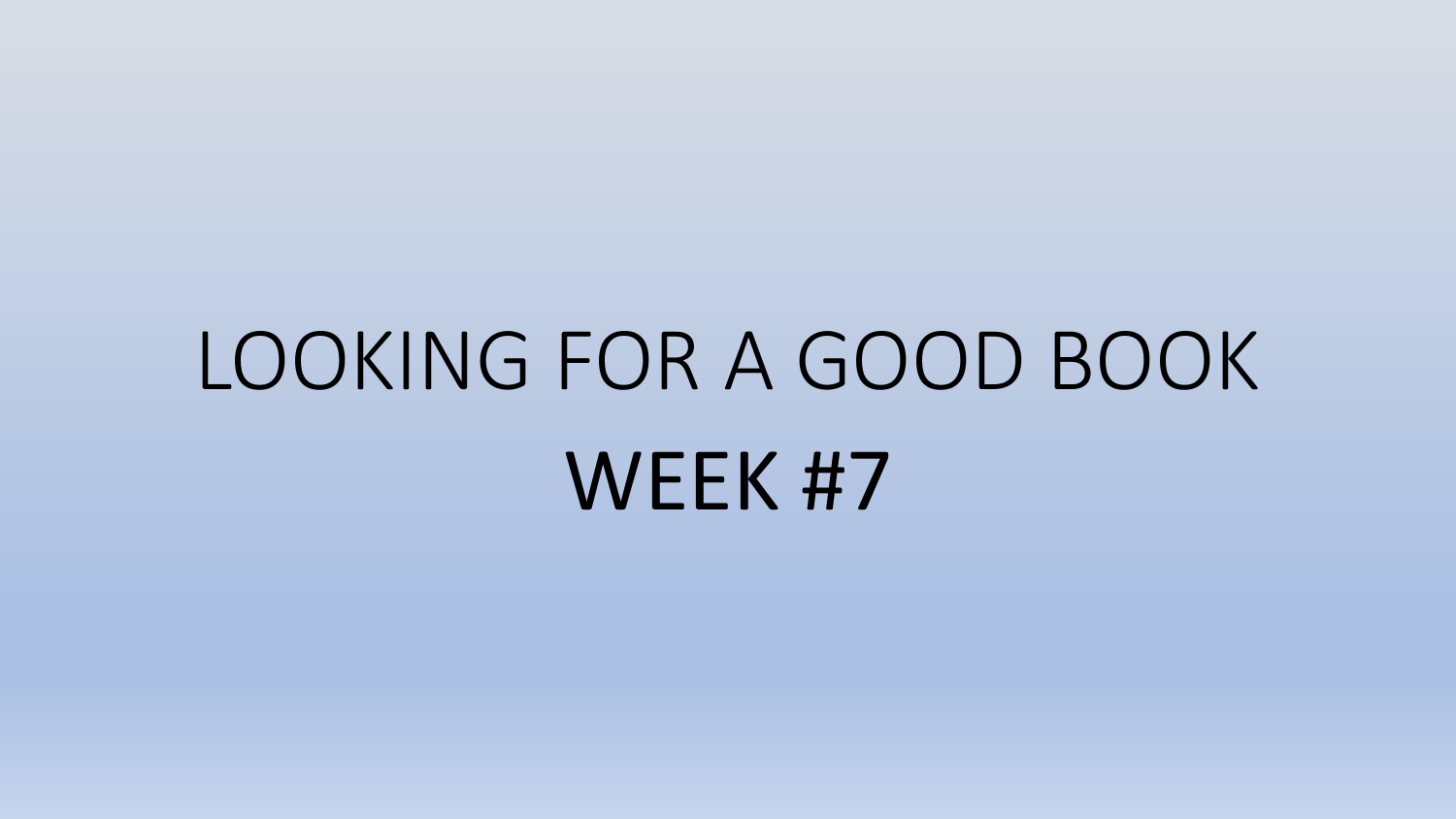## ANOUNCING TROUBLE.



• I may know everything there is to know about baseball, but that doesn't mean I have to like it. Or like him. Garrett Reeves: sidelined player and the embodiment of everything I've learned to hate about baseball. He's gorgeous, he's cocky, he's laser-focused on getting back in the game, no matter the cost.

When he convinces me to call games alongside him, our chemistry heats up the booth. We're good together, whether I want to admit it or not. I'm finding that I like baseball again, but even worse, I'm liking Garrett. A lot.

But when he has to decide between our future and a new shot at his dreams, I know baseball will win out every time.—FICTION

 $\cdot$  IL-9-12.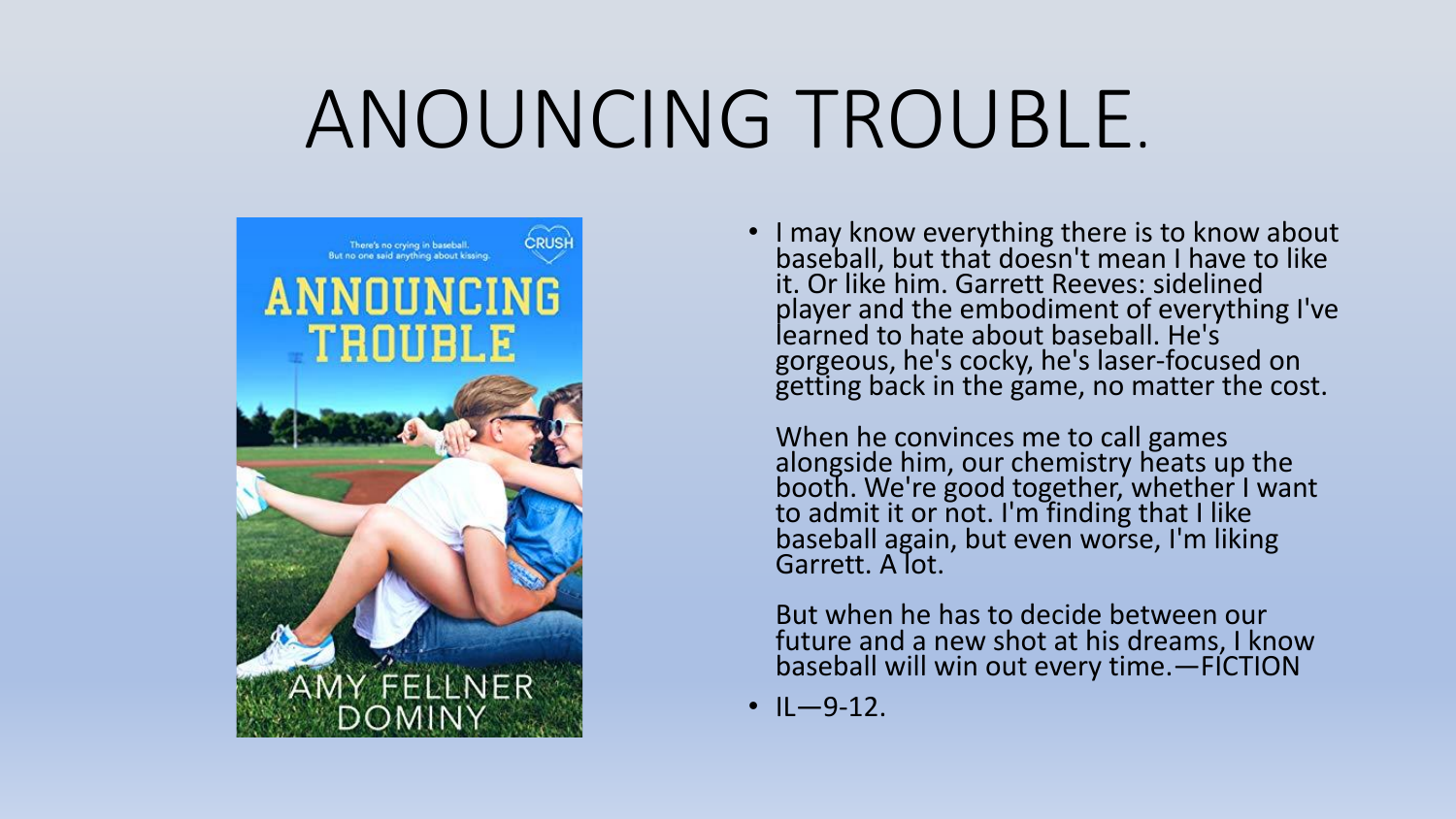### THE DARK BENEATH THE ICE



• Marianne has felt a supernatural presence since she stopped dancing and is afraid that she is following her mother into mental illness—FICTION BL-4.4 IL-MG+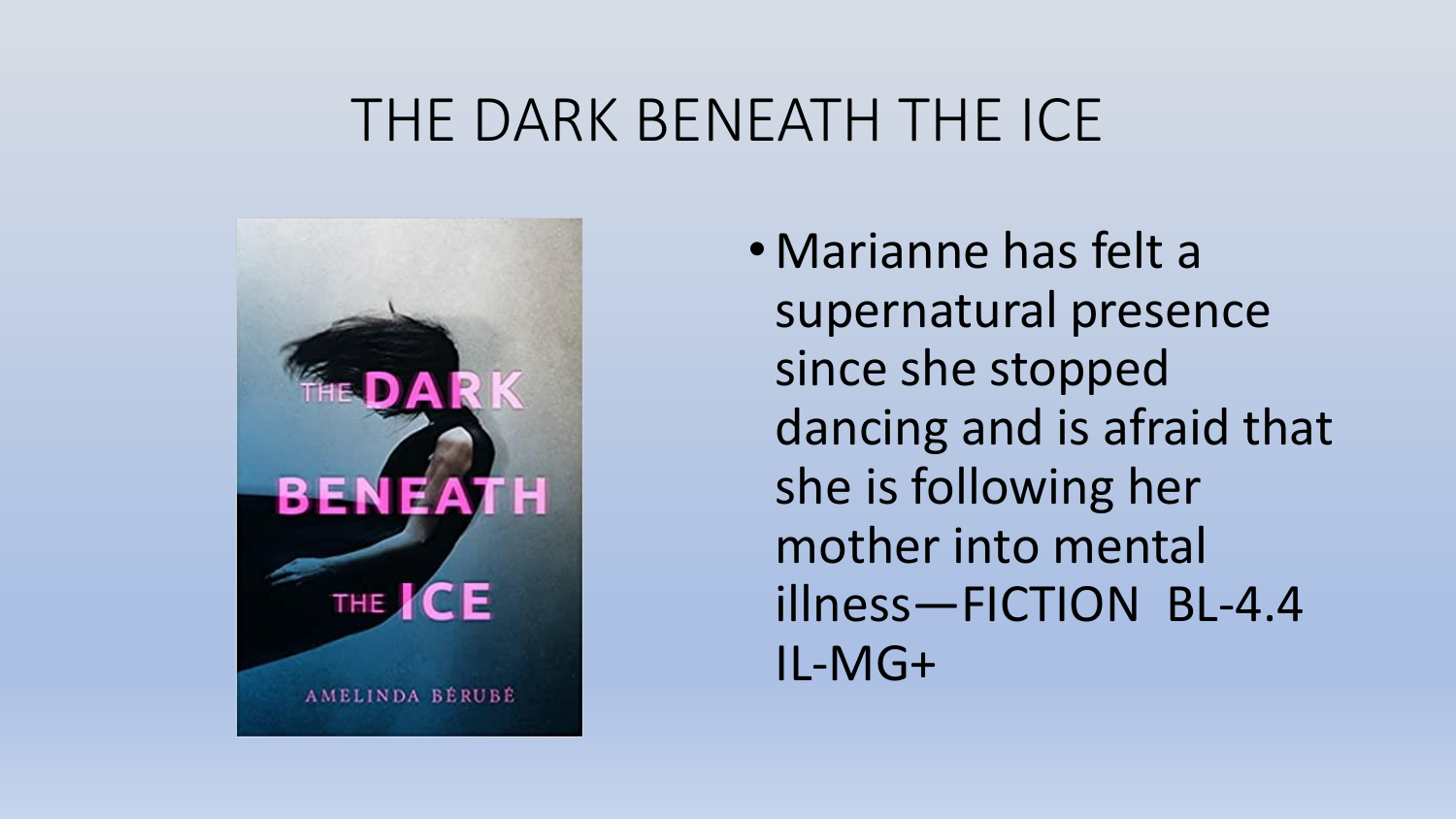# HOW WE ROLL



• Quinn lost her friends along with her hair after developing alopecia, and former football player Nick faces his own challenges. The two help each other believe in themselves and the possibility of love—FICTION BL-3.9 IL MG+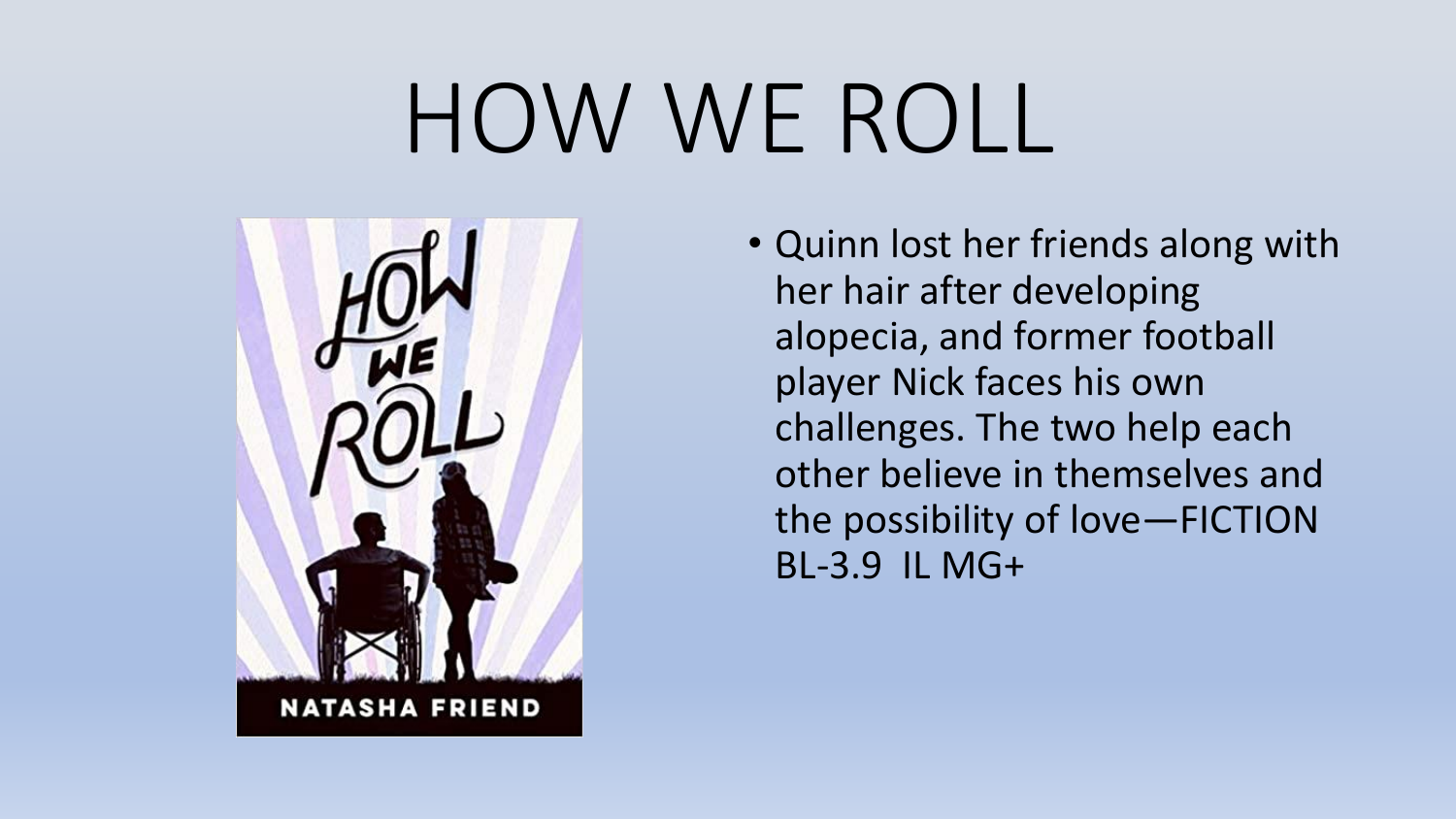### HOPE: A MEMOIR OF SURVI VAL



A Memoir of Survival in Cleveland



Amanda Gina **Berry** DeJesus with Mary Jordan and Kevin Sullivan Winners of the Pulitzer Prize

• **A bestselling book that inspired the nation: "We have written here about terrible things that we never wanted to think about again . . . Now we want the world to know:** *we survived, we are free, we love life***."**

**Two women kidnapped by infamous Cleveland school-bus driver Ariel Castro share the stories of their abductions, captivity, and dramatic escape**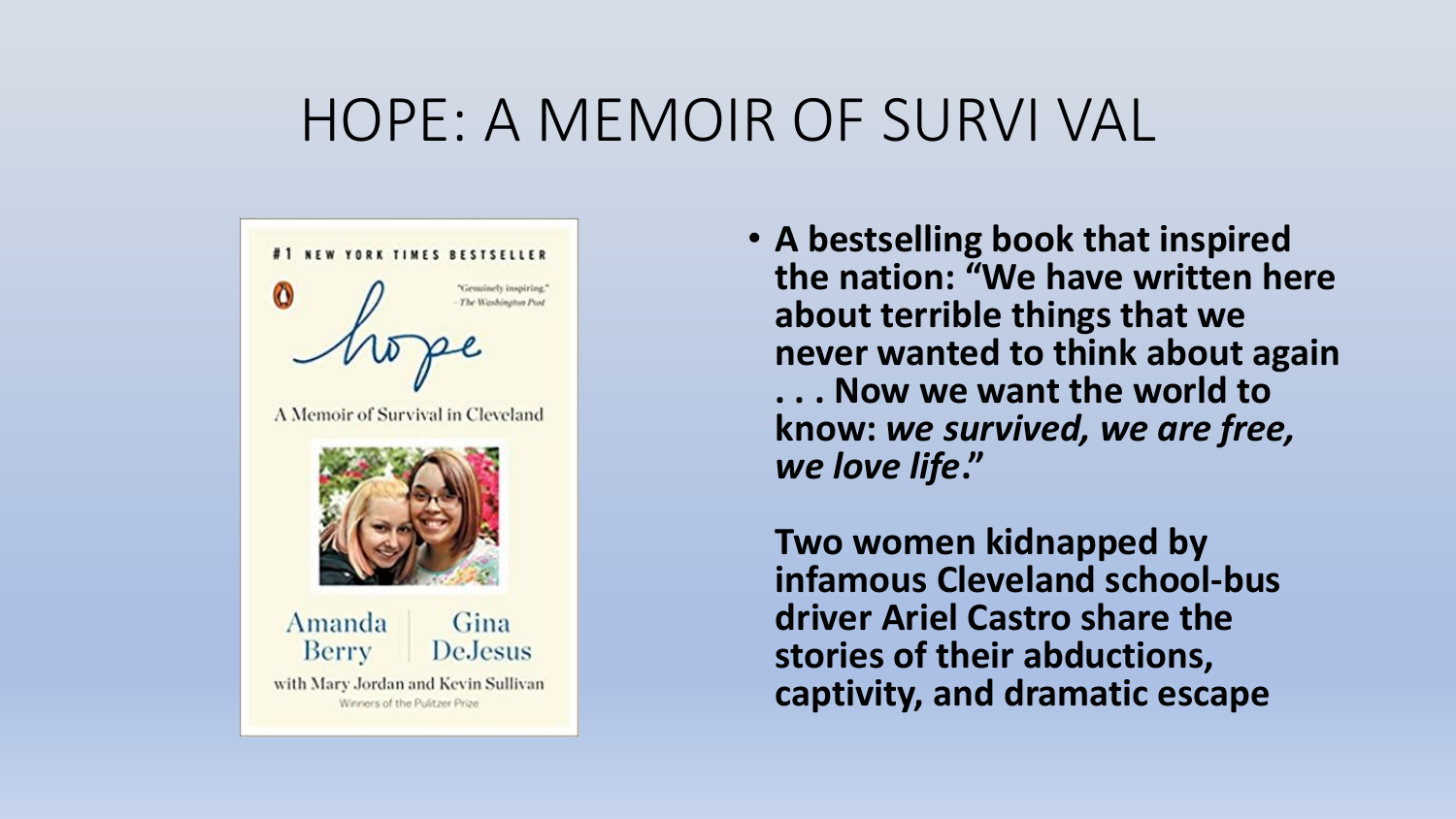## THE LAST WORD



•In 1861 London, after her favorite author dies before finishing her novel, Lucinda tries to track down the ending with the help of a childhood friend.— FICTION BL 5.5 RL-UG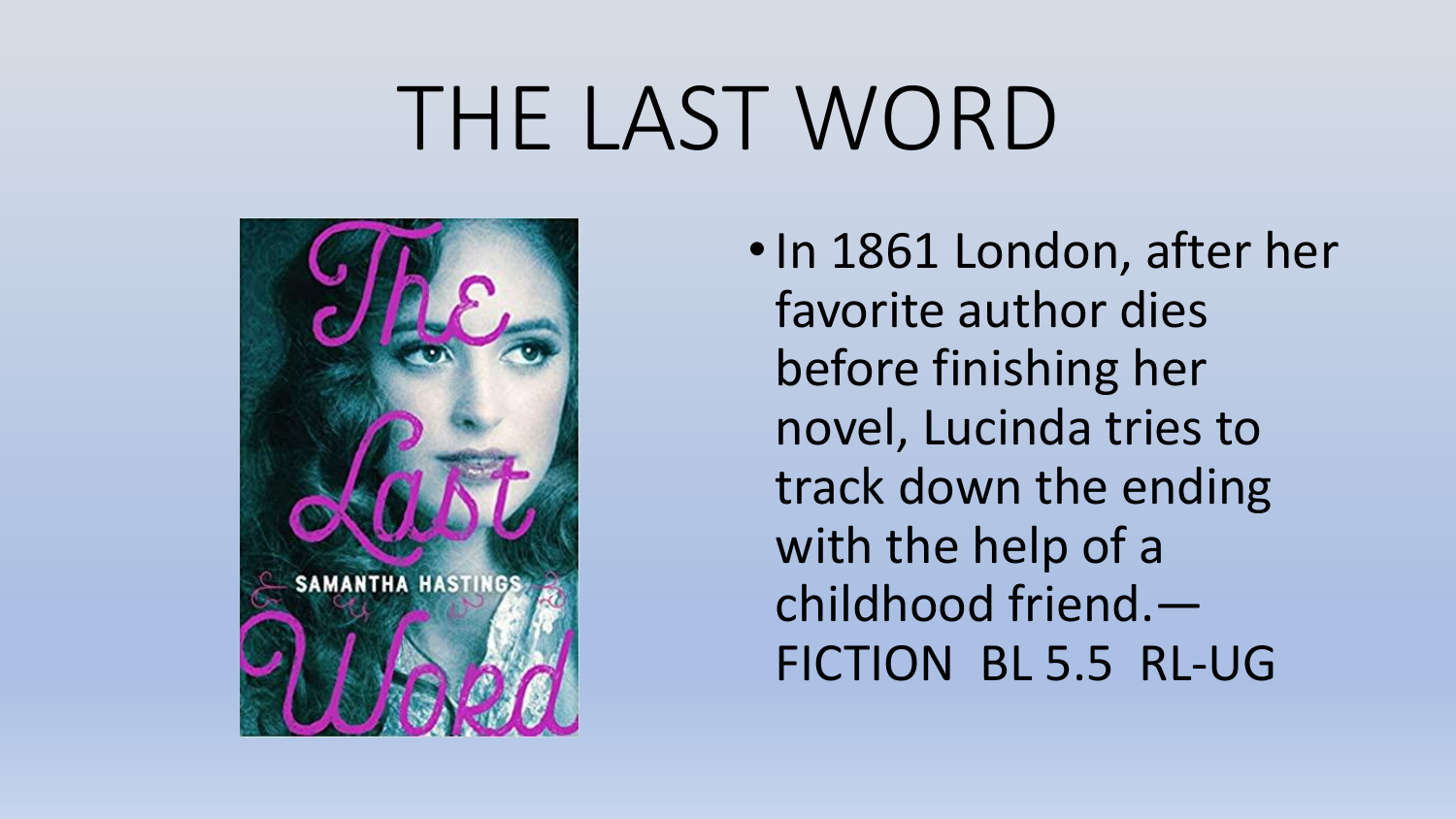## BLACK AND BLUE



• Emotionally accurate tale of domestic abuse about a 37 yearold Brooklyn housewife, mother and nurse who finally finds the courage to escape from her violent husband Bobby, a New York City cop. - FICTION BL-5.8 IL-UG.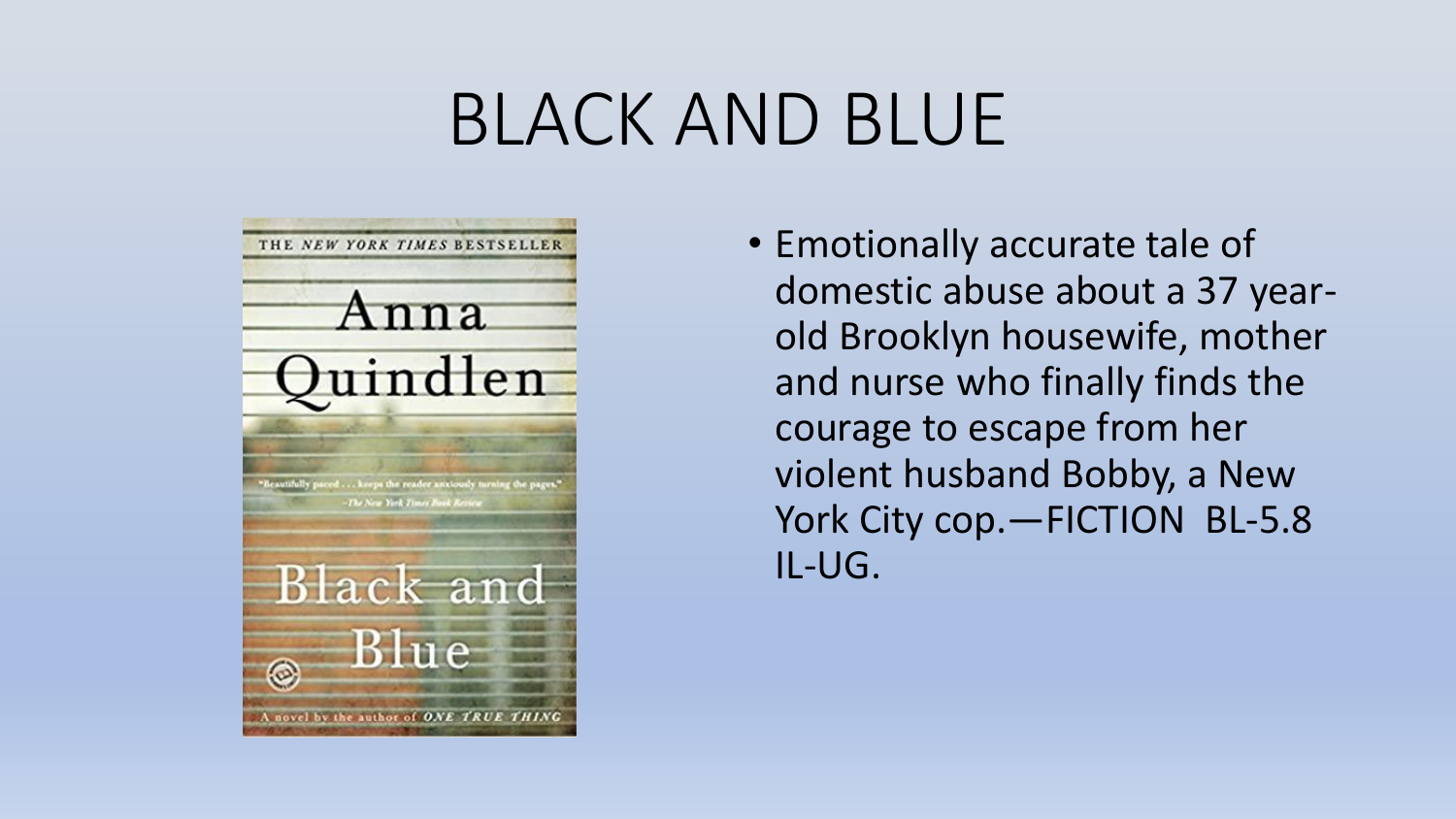### DR. FRANKENSTEIN'S DAUGHTERS



• Giselle and Ingrid are the twin daughters of Doctor Victor Frankenstein, but they are very different people, and when they inherit his castle in the Orkney Islands, Giselle dreams of holding parties, but Ingrid is fascinated by her father's experiments.—FICTION BL 5.7 IL-MG+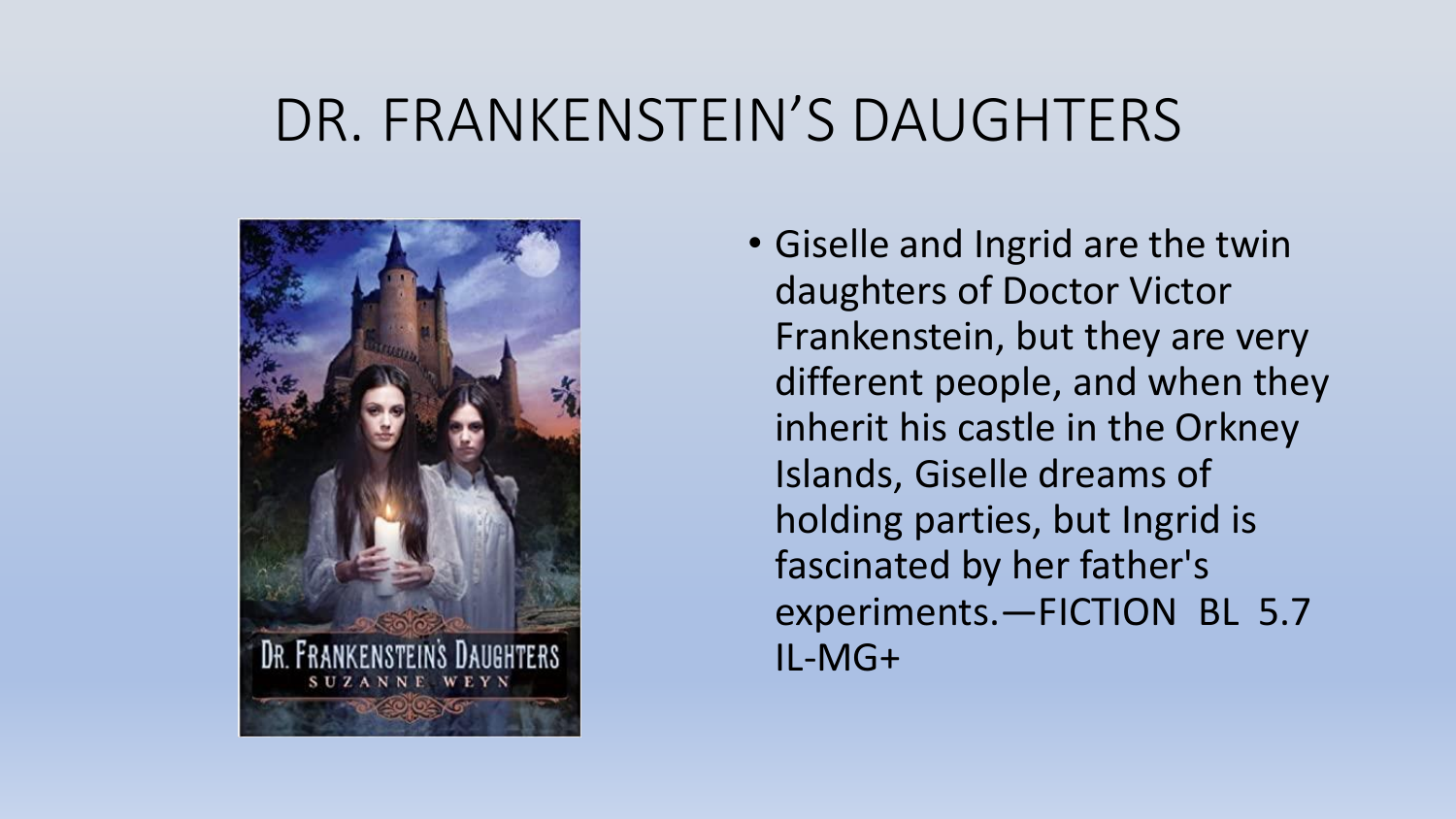## OPEN SEASON



•Joe Pickett, a rookie game warden in Twelve Sleep, Wyoming, decides to investigate when he finds a local hunting outfitter dead in his woodpile.—FICTION—BL 6.3 IL UG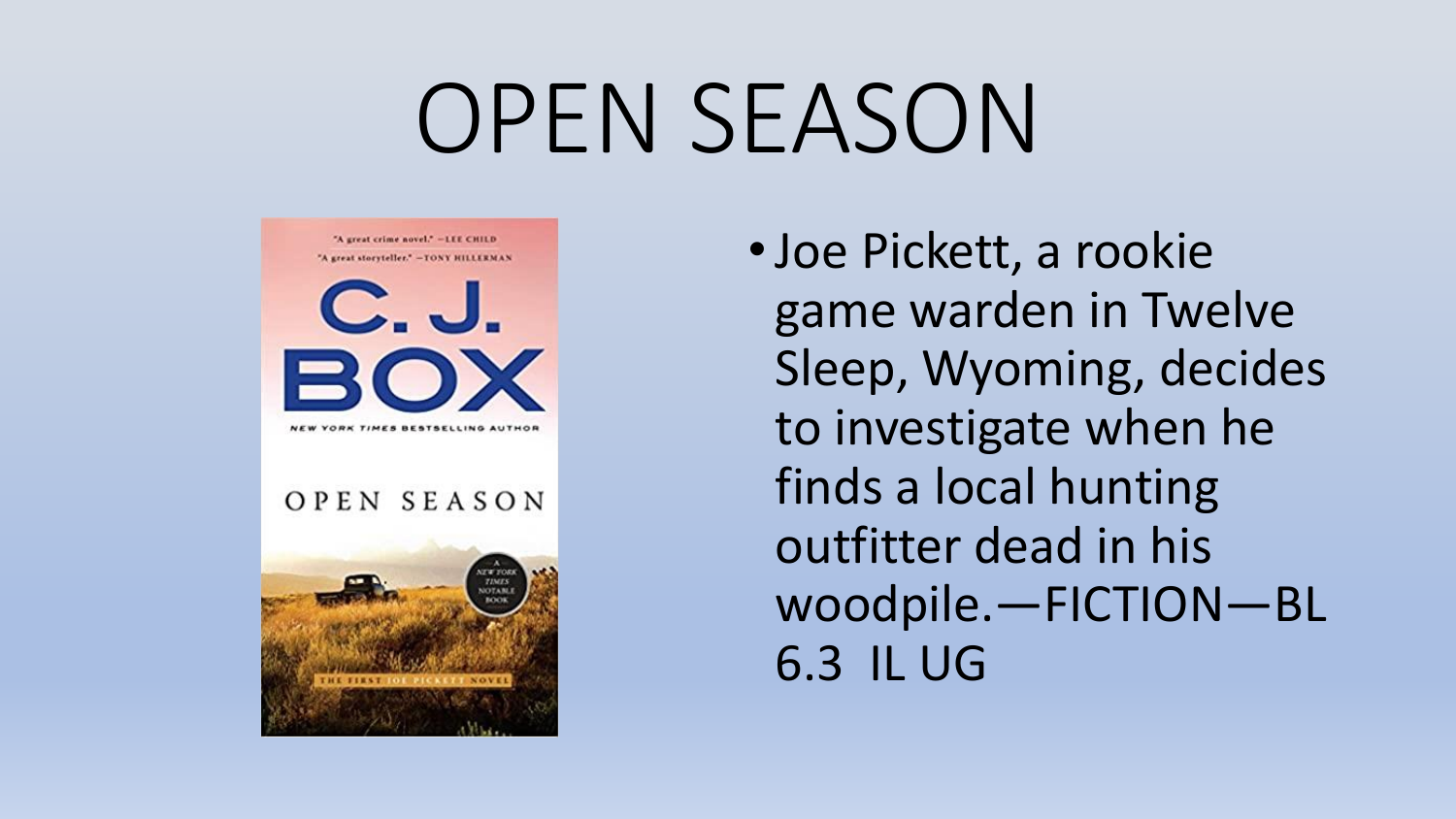### THOSE WHO WISH ME DEAD



• After witnessing a murder, fourteen-year-old Jace Wilson is hidden in a wilderness skills program for troubled kids while the killers embark on a methodical quest to reach him—FICTION BL-5.1 IL-UG